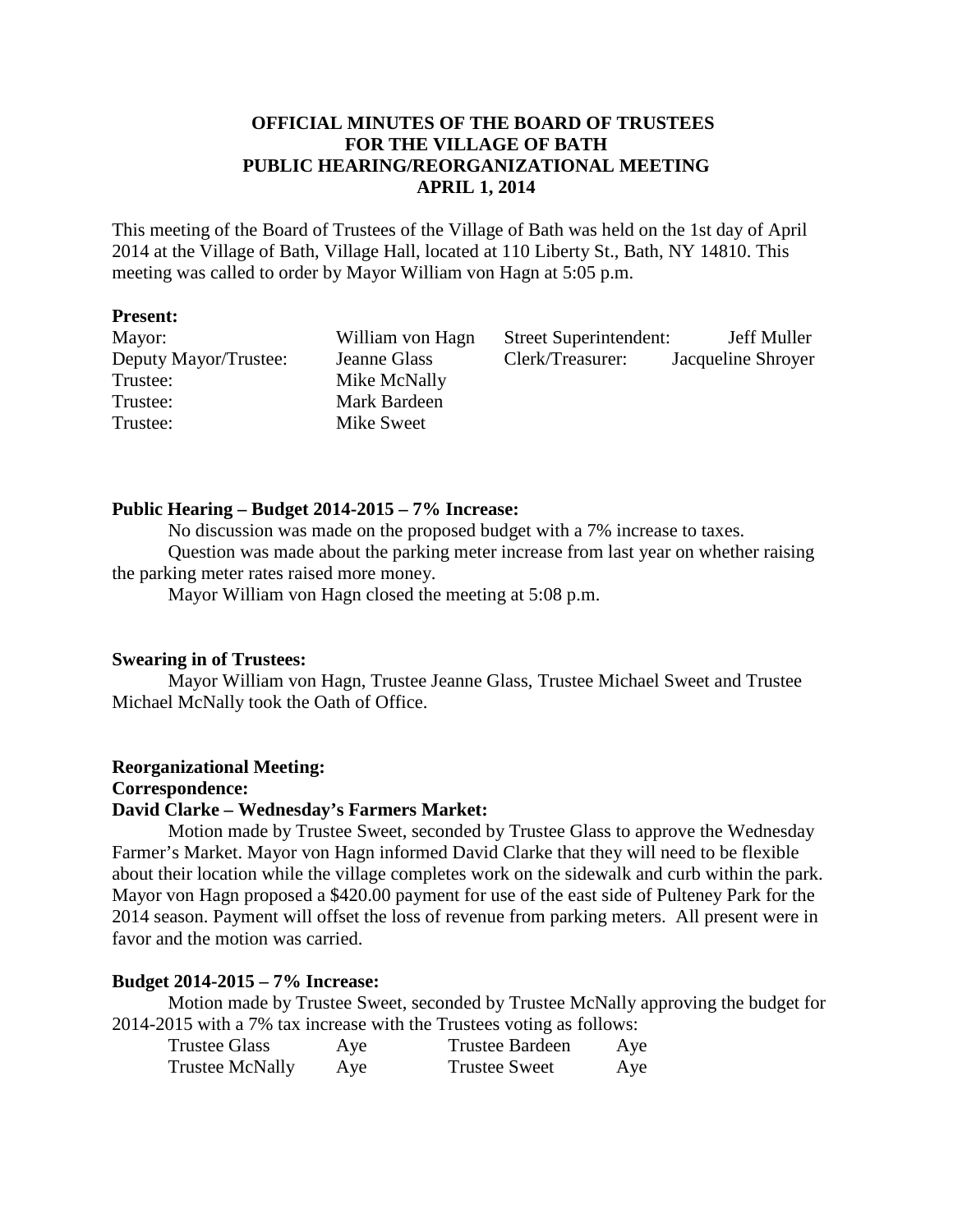#### **Mayoral Appointments:**

 Motion made by Trustee Sweet, seconded by Trustee Glass to approve the following Mayoral Appointments. All present were in favor and the motion was carried.

# **Mayoral Appointments**

| Clerk/Treasurer (Two Years)       | Jacqueline Shroyer                 |
|-----------------------------------|------------------------------------|
| Deputy Clerk/Treasurer (One Year) | <b>Stephany Bartusiak</b>          |
| Acting Village Justice (One Year) | <b>James Burns</b>                 |
| Registrar (Two Years)             | Jacqueline Shroyer                 |
| Deputy Registrar (One Year)       | <b>Stephany Bartusiak</b>          |
| Deputy Mayor (One Year)           | Jeanne Glass                       |
| Village Contact – US Census       | <b>Tom Sears</b>                   |
| Village Historian                 | Eleanor Silliman                   |
| <b>Official Newspaper</b>         | The Corning Leader                 |
| <b>Official Depositories</b>      | Five Star Bank                     |
|                                   | <b>Chemung Canal Trust Company</b> |

#### **Designation of Areas of Responsibility of the Board:**

 Motion made by Trustee Sweet, seconded by Trustee Glass to approve the following Liasion Assignments for the Board of Trustees. All present were in favor and the motion was carried.

# **Liasion Assignments**

| Attorney                 | Mayor                  |
|--------------------------|------------------------|
| Bingo/Bell Jar           | <b>Trustee McNally</b> |
| Clerk/Treasurer          | Mayor                  |
| Deputy Clerk/Treasurer   | Mayor                  |
| Code Enforcement         | <b>Trustee McNally</b> |
| Fire Department          | <b>Trustee Bardeen</b> |
| <b>Police Department</b> | <b>Trustee Bardeen</b> |
| <b>Street Department</b> | <b>Trustee Sweet</b>   |
| Town of Bath             | Mayor                  |
| Village Hall             | Mayor                  |

 Motion made by Trustee Glass, seconded by Trustee Sweet to approve the following Committee Assignments for the Board of Trustees. All present were in favor and the motion was carried.

# **Committees**

| <b>Chamber of Commerce</b>     | Trustee Glass          |
|--------------------------------|------------------------|
| Handicapped Accessibility      | Trustee Bardeen        |
| <b>Historical Preservation</b> | <b>Trustee Bardeen</b> |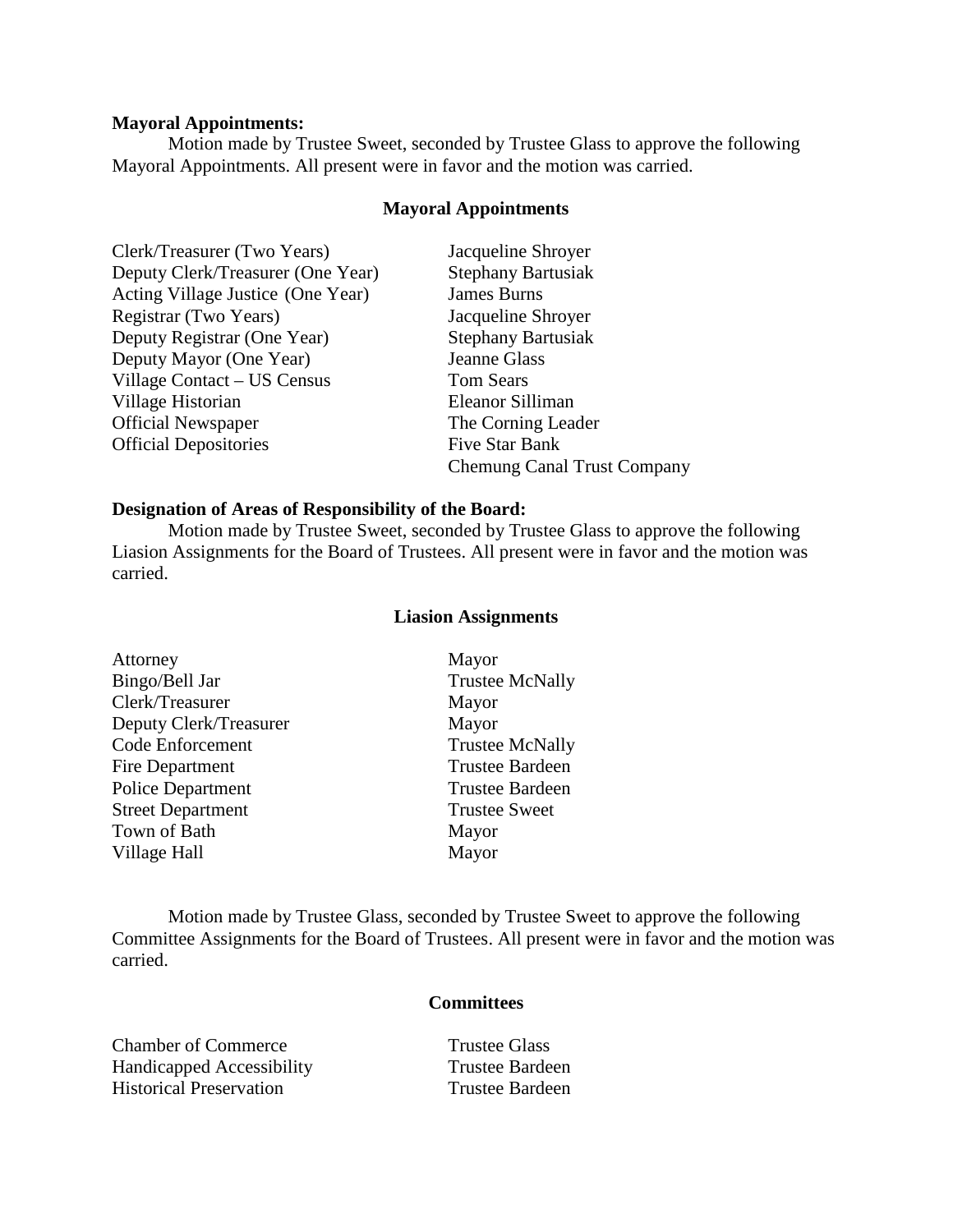| <b>Housing Authority</b>              | <b>Trustee McNally</b> |
|---------------------------------------|------------------------|
| <b>Joint Economic Development</b>     | Mayor/Trustee Glass    |
| <b>John Southard Youth Recreation</b> | <b>Trustee Bardeen</b> |
| Mossy Bank Park                       | <b>Trustee Glass</b>   |
| Parks/Downtown                        | <b>Trustee Glass</b>   |
| <b>Planning Board</b>                 | <b>Trustee McNally</b> |
| <b>Shade Tree</b>                     | <b>Trustee Sweet</b>   |
| Technology                            | <b>Trustee McNally</b> |
| <b>Utilities</b>                      | <b>Trustee Sweet</b>   |
| Zoning                                | <b>Trustee McNally</b> |
| Road Use                              | Mayor                  |
|                                       |                        |

# **Zoning Board Appointments:**

Motion made by Trustee Glass, seconded by Trustee McNally to reappoint Tom Sears to the Zoning Board for another 3 year term. All present were in favor and the motion was carried.

#### **Planning Board Appointments:**

Motion made by Trustee Glass, seconded by Trustee Sweet to reappoint Willis Barney to the Planning Board for another 3 year term. All present were in favor and the motion was carried.

 Motion made by Trustee Sweet, seconded by Trustee McNally to reappoint James Deats to the Planning Board for another 3 year term. All present were in favor and the motion was carried.

### **Village of Bath Meeting Dates:**

 Motion made by Trustee Glass, seconded by Trustee McNally to approve the following list of meeting dates for 2014-2015 fiscal year. All present were in favor and the motion was carried.

#### **Meeting Dates for 2014/2015**

Official meeting will be held on the third Monday of each month unless stated otherwise. Meetings will be held at the Village Board Room at 110 Liberty Street at 5:30 pm.

| Monday April 21, 2014     | <b>Regular Meeting</b> |
|---------------------------|------------------------|
| Monday May 19, 2014       | <b>Regular Meeting</b> |
| Monday June 16, 2014      | <b>Regular Meeting</b> |
| Monday July 21, 2014      | <b>Regular Meeting</b> |
| Monday August 18, 2014    | <b>Regular Meeting</b> |
| Monday September 15, 2014 | <b>Regular Meeting</b> |
| Monday October 20, 2014   | <b>Regular Meeting</b> |
| Monday November 17, 2014  | <b>Regular Meeting</b> |
| Monday December 15, 2014  | <b>Regular Meeting</b> |
| Tuesday January 20, 2015  | <b>Regular Meeting</b> |
|                           |                        |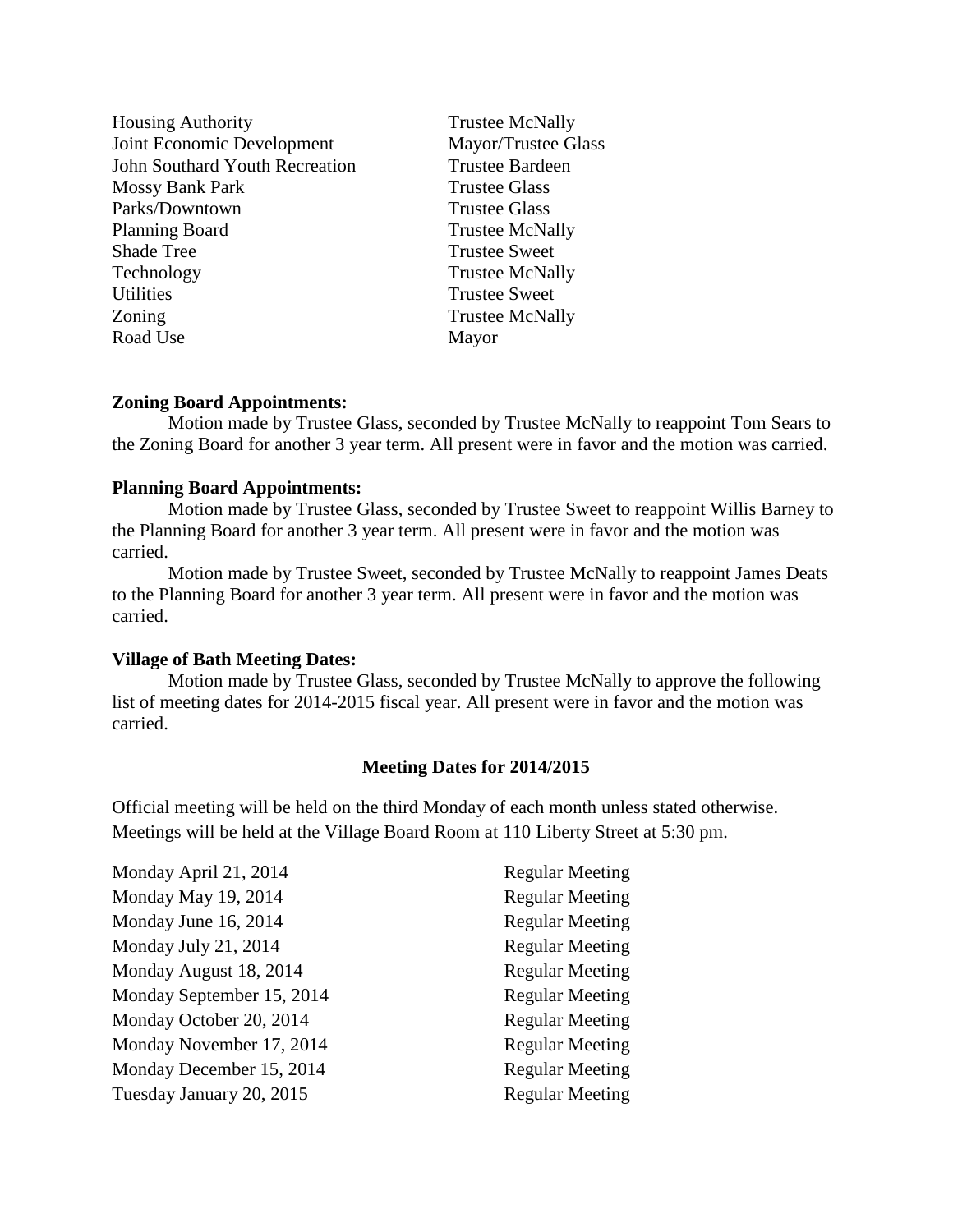| Tuesday February 17, 2015 | <b>Regular Meeting</b> |
|---------------------------|------------------------|
| Monday March 16, 2015     | <b>Regular Meeting</b> |
| Wednesday April 1, 2015   | Re-Org Meeting         |

## **Village of Bath Holidays:**

Motion made by Trustee Sweet, seconded by Trustee Glass to approve the following list of Holidays for the 2014-2015 fiscal year. All present were in favor and the motion was carried.

#### **2014-2015 Holidays**

| Friday April 18, 2014       | Good Friday                |
|-----------------------------|----------------------------|
| Monday May 26, 2014         | <b>Memorial Day</b>        |
| Friday July 4, 2014         | Independence Day           |
| Monday September 1, 2014    | Labor Day                  |
| Monday October 13, 2014     | Columbus Day               |
| Tuesday November 11, 2014   | <b>Veterans</b> Day        |
| Thursday November 27, 2014  | Thanksgiving               |
| Friday November 28, 2014    | Day After Thanksgiving     |
| Wednesday December 24, 2014 | Christmas Eve              |
| Thursday December 25, 2014  | Christmas                  |
| Wednesday December 31, 2014 | New Year's Eve             |
| Thursday January 1, 2015    | New Year's Day             |
| Monday January 29, 2015     | Martin Luther King Jr. Day |
| Monday February 16, 2015    | Presidents' Day            |
|                             |                            |

# **Resolution for Tax Relevies:**

#### Resolution 04-01-2014

Upon the motion of Trustee Glass, seconded by Trustee Sweet, to approve Resolution 04-01-2014 Tax Levy for 2014-2015.

Whereas, the Village Board of Trustees has adopted a budget for the fiscal year 2014-2015 pursuant to Section 5-508 of the Village Law.

Now, therefore be it resolved, that the following tax levy be adopted levying the total taxes and other charges extended and levied against each parcel of real property shown on the roll for the fiscal year 2014-2015:

| General Fund Tax Levy            | \$2,595,695.42 |
|----------------------------------|----------------|
| <b>Assessed Valuation</b>        | 98,458,257.00  |
| Tax Rate per 1000                | 26.36341       |
| Total Taxes for 2014-2015 Budget | \$2,595,695.42 |
| Delinquent Water Rents & Charges | 11,922.55      |